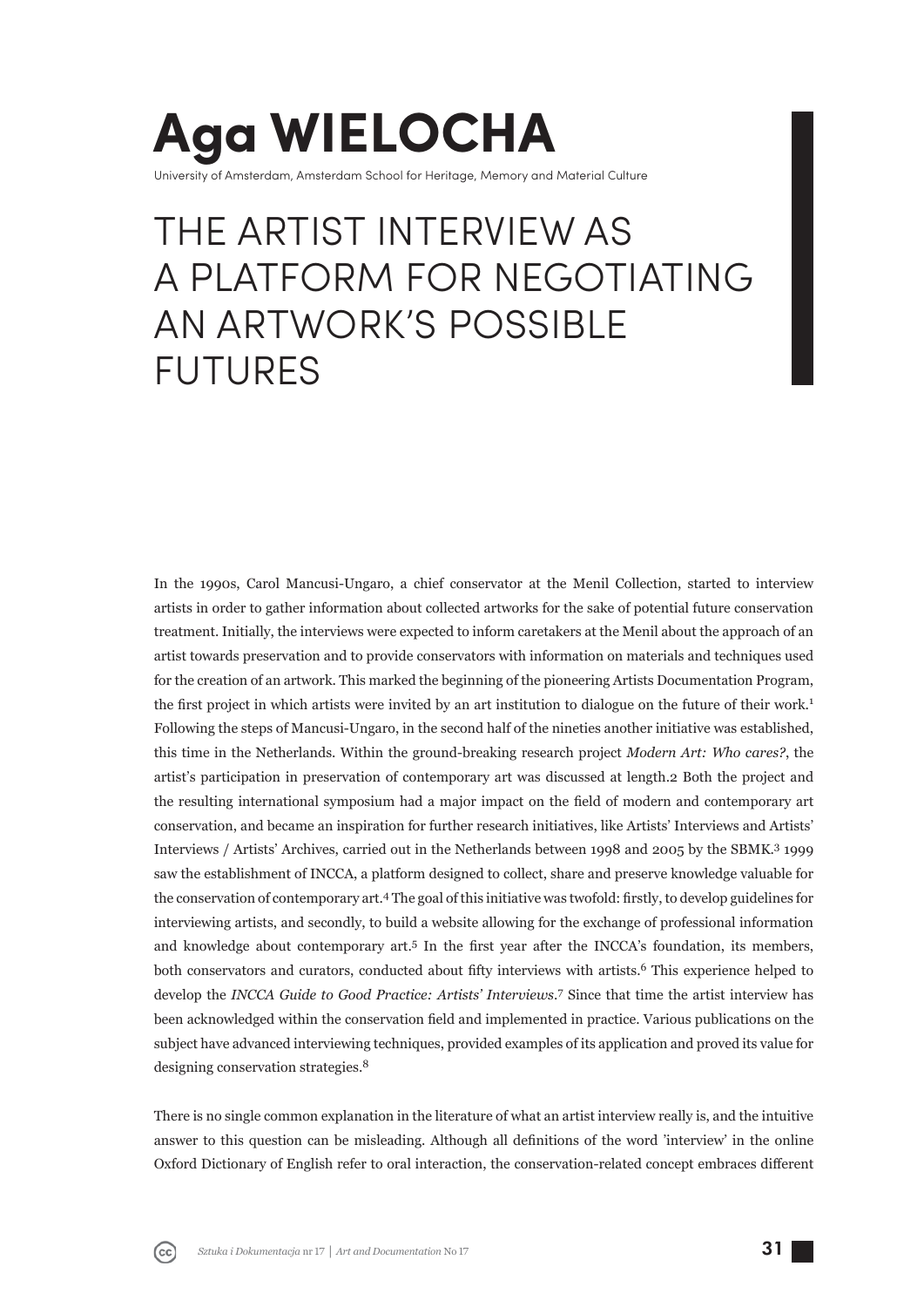types of communication like letters and questionnaires.9 Nevertheless, in this research the artist interview is a concept even more distanced from the original meaning of the word. Using as a point of departure the definition of 'oral history' proposed by Abrams (2010), who describes it as "both a research methodology (...) and the result of the research process," I define the artist interview as a process consisting of the preparatory research, the encounter(s) and the post-production (transcript, annotations and analysis). In this context, the interview as such is framed as a semi-structured, guided conversation, where the interviewer plays the role of a guide.<sup>10</sup> Such a description associates this kind of interview with what is defined in the conservation field as an 'extended interview', which provides the opportunity to explore deeper layers of information.<sup>11</sup>

The various sections of this article will provide an overview of the steps of the artist interview as described above, together with an analysis and reflection on how data gathered during the preparatory phase shape expectations, and the actual course of the encounter. Additionally, the reconstructed history of the musealisation of Barbara Kruger's piece provides grounds for a reflection on how the way this process unfolds can shape the future of a contemporary artwork.

The research described in this paper was carried out during a five-month fellowship in the largest modern and contemporary art museum in the Netherlands, the Stedelijk Museum Amsterdam (SMA). Having the status of collection researcher, with all the privileges of a museum employee, allowed for the efficient application of various ethnographic research methods and the exploration of the museum's archives. From the outset, I was assigned a specifi c task related to Kruger's 2010 *Untitled (Past, Present, Future)*, a spatial installation from the SMA's collection. Challenges that the work presented for its institutional keeper resulted mainly from its conceptual nature, and were connected to its future display and status within the collection. The main goal of my mission was to gather and analyse existing documentation on the artwork, to interview the artist about the future of the piece, and finally to recommend preservation measures.<sup>12</sup>

### **Setting and background**

The story of Kruger's piece starts in 2010, during the directorship of Ann Goldstein, a renowned American curator, the first woman and non-Dutch person in this position. In 2010, the SMA, located on Amsterdam's Museumplein, had been closed to museumgoers for six years due to delays in the construction works on its new building. There was extreme pressure, both from the public as well as financing bodies, for the museum management to take action in order to improve the image and visibility of the institution, and solving this problem became one of the main tasks of the newly appointed director.13 Although the new building remained unfinished, the renovation of the old one had reached completion months before. Goldstein chose to explore this opportunity and use the latter as a provisional venue. *The Temporary Stedelijk: Taking place* was planned as a show which would welcome visitors back 'home' to the SMA.14 Since the exhibition was designed to take advantage of the temporary nature of the situation, artists were invited to make site-specific works for the gallery spaces, and this 'site-specificity' became a trademark of the project. Most of the works presented had a conceptual character, which, aside from the fact that conceptual art was one of the new director's main areas of expertise, also had a more practical motivation. As the museum's infrastructure was still unfinished and the galleries did not meet exhibition standards, the presentation of vulnerable objects would not have been possible due to conservation requirements.15 One of the artists invited to the show was Barbara Kruger, who has a long common professional history with Goldstein.16 For the purpose of the exhibition, Kruger designed a temporary immersive installation for the Stedelijk's Erezaal (Hall of Honour),

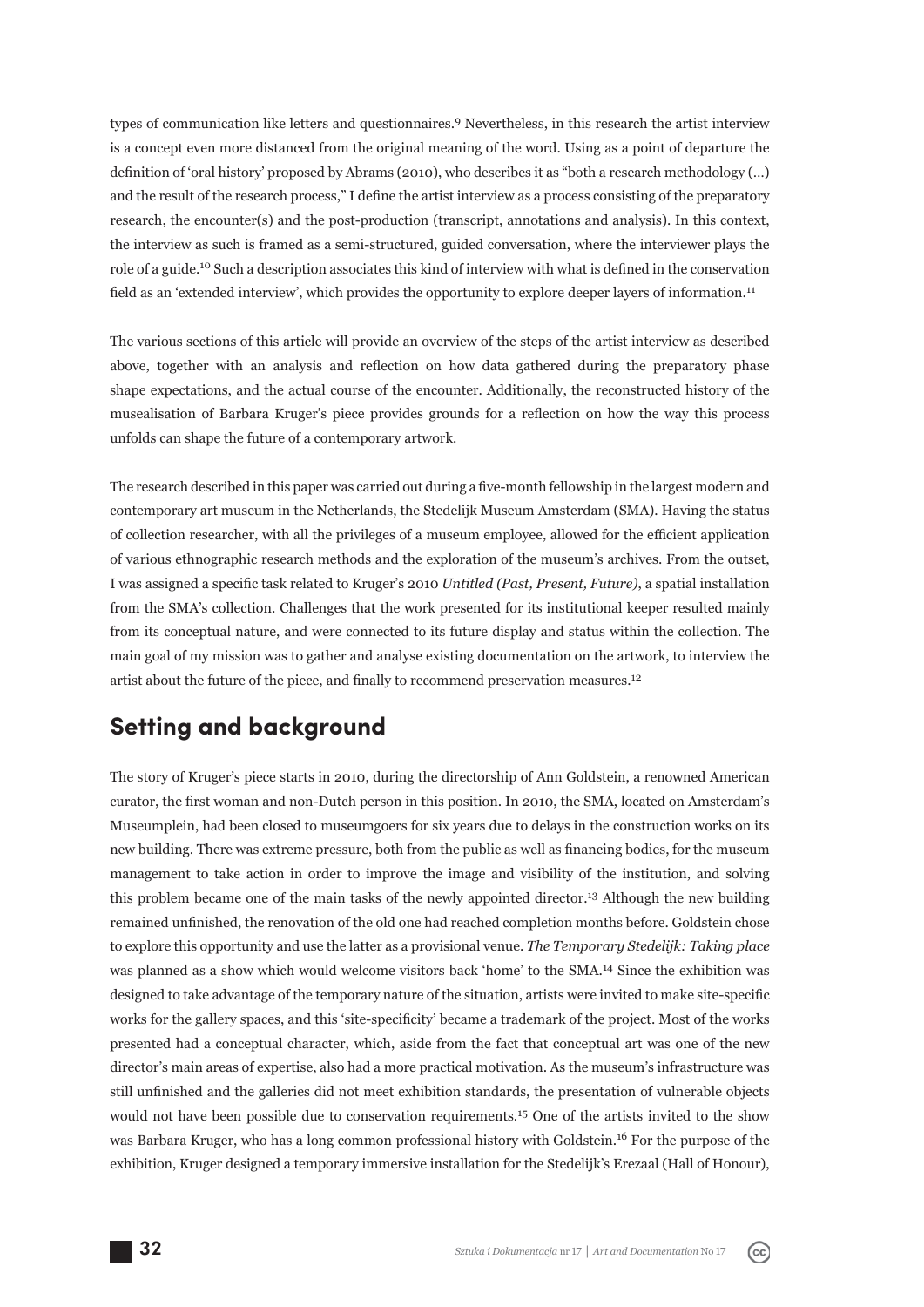the main gallery of the old building. The location was not coincidental – an intervention by a female artist in a space with a long history of male dominance was a significant gesture.<sup>17</sup>

The commissioned artwork, *Untitled (Past, Present, Future),* 2010 is an example of one of Kruger's 'wallwraps'. This term is borrowed from advertising, where it describes large-scale prints covering walls and/ or fl oors in public spaces like airports or shopping centres. In the case of the Stedelijk installation, all walls and the floor were covered by words printed in capital letters, in Kruger's characteristic Helvetica typeface (Figure 1-2). The size of the letters was adapted to the specificity of the space by entirely filling the area, and the only colours used were black and white. Because of the messages' immense size, in order to read the content of the work it was necessary to wander across it. The text is a combination of sentences written in English and Dutch, most of them authored by the artist, while others are quotes from other writers, such as Orwell and Barthes. As Dziewior once remarked, Kruger's text combinations "in fact frequently make too much sense, that is, they enable multiple levels of interpretation and association, generating forms hindering the easy consumption that is existent in advertising".18 Therefore the basic, personal interpretation of the Stedelijk piece can be made as an emotional and/or intellectual reading of separate messages as well as the discovery of relations between them. The key features are the directness in addressing the viewer, and the sheer scale of the text. However, as I will argue below, further study of both the artist's practice and the context of the wall-wraps' creation will allow for a different, more complex reading of the Stedelijk piece.

To conclude this description, it is important to mention the physical characteristics of the installation, which, from a technical point of view, consisted of a digital print on vinyl film stuck directly to the walls and floor of the gallery space. The basis for the print was a design created by the artist which was then produced as a digital vector file by the studio that has worked with Kruger on her spatial installations for many years. Because wall-wraps are transient by nature, after each show the printed vinyl is removed from the architectural surfaces and destroyed.

Two years later, in 2012, the construction works in the museum were nearly complete, and the preparations for the inauguration of the new building started to gain speed. The first event planned for the 1100-squaremeter gallery in the basement of the new wing was an exhibition titled *Works in place*, which addressed the way contemporary artists make use of architectural space in their work.19 It was announced as a presentation of the collection and Kruger's piece was planned to be installed again. However, at that point the need to regulate its status became urgent, as Goldstein wanted to show it as a recent acquisition: "it is critical that the work is purchased and acquired by the time of our reopening so that it is presented as one of the collection works".20 The musealisation of the artwork, which in this case was related to its conversion from a temporary installation using the museum as a space to part of the museum collection, started with the purchase, which came to an end in mid-August ahead of the show's opening at the end of September. The new manifestation of the artwork was radically different from the previous one (Figure  $3-4$ ).<sup>21</sup> This time it was arranged in the lower-level gallery around a pavilion built exclusively for the purpose of the show, and the words occupied the floor and the external walls of the space. While there were several new phrases added, the major difference was the employment of a third colour – green. During the acquisition an oral agreement was made between the artist and Goldstein that Kruger would provide three alternative installation options, "including an adaptation of the original version for the Erezaal (which now will incorporate the two additional doorways) and for one other smaller space like one of the large interior rooms".22 Ann Goldstein resigned as director in December 2013,<sup>23</sup> as of which time none of aforementioned adaptations had been delivered.

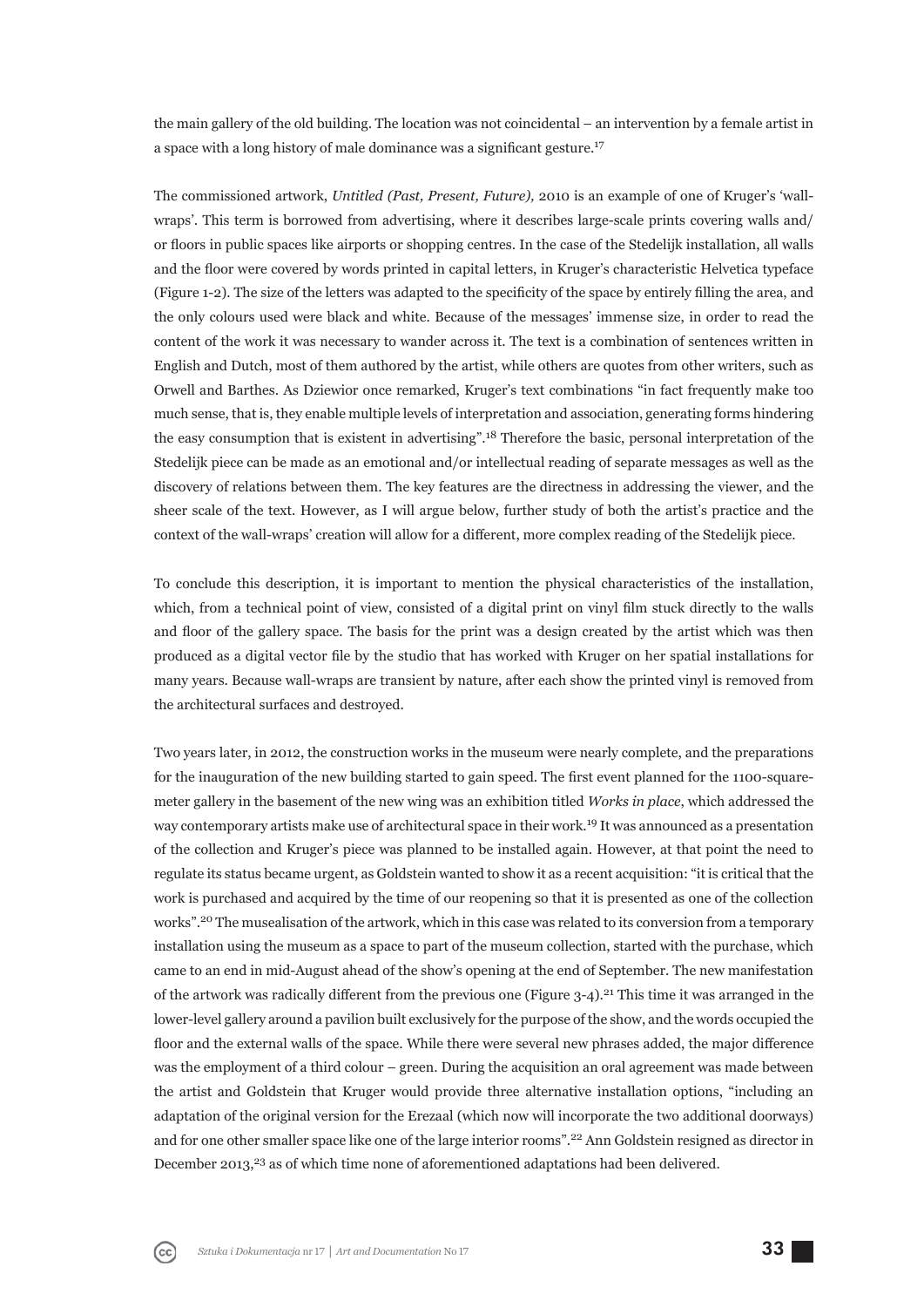In 2016 the museum staff started to work on the redesign of the permanent exhibition and the reinstalation of *Untitled (Past, Present, Future)* was again taken into consideration. The new location, a space on the mezzanine containing the entrance to the auditorium, was proposed by curators and accepted by the artist, whereupon it once again became urgent to resolve tasks related to Kruger's piece. In preparation for the installation of this third and supposedly final manifestation, the museum requested that the artist produce the modified drawings agreed upon under Goldstein but which had not been delivered, as well as installation instructions, a certificate of authenticity, and guidelines regarding the future of the work. As details of the agreement between the artist and the former director were never recorded on paper, it was ultimately decided that the best way to collect the missing information about the uncertain future of the piece once all agreed versions had been executed was to conduct an interview with the artist. As these circumstances coincided with the beginning of my fieldwork at the SMA, I was assigned the task of compiling existing documentation on the artwork and preparing the interview.

#### **Unpacking the nature of the artwork**

Preparatory research is certainly one of main challenges of interviewing, and at the same time a firm foundation that allows the interviewer to pose appropriate questions and interpret the participant's answers. In the museum framework this challenge is conditioned by the time and skills required to accomplish the task. Although the aforementioned *Guide to Good Practice* recommends close collaboration with a curator or art historian, in everyday museum practice this advice is usually difficult to follow due to the internal institutional dynamics and notorious work overload.<sup>24</sup> The responsibilities of curators in modern and contemporary art museums has shifted in recent decades from collection-focused to exhibition-focused, and so the process of artwork documentation has been passed on almost completely to registrars and conservators.25 At the SMA this gap was filled by a team of researchers, art historians who are regularly involved in conservation-related investigation. However, during recent rearrangements of the museum's structure this unit has been reassigned from the section responsible for collection to the one in charge of curatorial concerns. As a result, priorities have changed, and most of researchers' work has shifted its focus to exhibition-making. Nevertheless, having the time, means and willingness to fully analyse the implications of the interview process as defined at the beginning of this text, I decided to face the challenge alone.

The first step of the investigation was to learn about the status of the piece from the SMA collection within the context of Kruger's artistic practice. For this purpose, as well as to analyse the development of immersive installations as a medium, a complete list of wall-wraps by Kruger was created, based on a survey of the available literature. The beginning of immersive, site-specific installations in Kruger's oeuvre dates back to the end of the 1980s.<sup>26</sup> Over the following three decades Kruger created more than 40 installations in various types of interiors, covering their walls, floors, and occasionally ceilings with words.<sup>27</sup> In the first decade, the text was almost always complemented by black and white images, and in many cases it contained direct quotes from Kruger's older, formally more traditional pieces, amplified and often cropped differently. This self-appropriation also extends to fragments of texts, both the artist's own writings as well as numerous quotes from other authors.<sup>28</sup> During this period the predominant colours are black, white and red, which are characteristic of Kruger's oeuvre in general.

Although Kruger associates her first experiments of filling spaces with words and imagery with her interest in architecture, in various interviews the artist has stressed the fact that in contrast to architects, she never

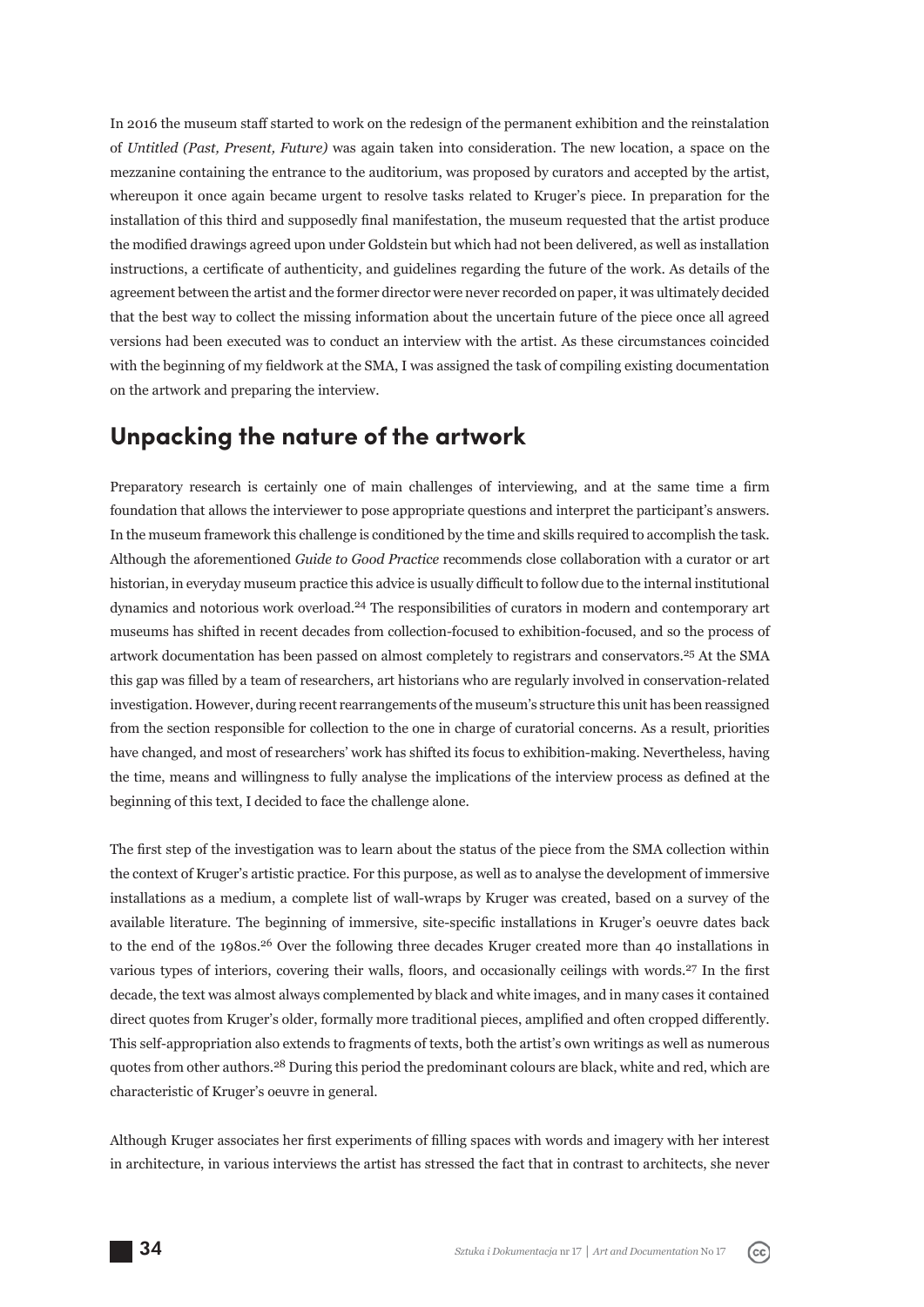works with drawings or models.<sup>29</sup> Her method is much more intuitive: "I walk into a space and pretty much know how I'm going to engage it";<sup>30</sup> "I can walk into a space and pretty much know immediately ... how I think things will play out".<sup>31</sup>

One of the aims of preparing a detailed list of all Kruger's wall-wraps was to understand whether the artist considered these installations from the outset as autonomous artworks. In this context, by autonomous I mean a work that had been conceived as a fixed 'art object'. In Kruger's case, an example of such works would be formally more traditional pieces, for instance prints designed to be hung on a wall, framed in characteristic red frames. This issue was addressed by tracing the development of the room-wraps' titles through the history of their exhibitions. The research was built upon the assumption that an autonomous artwork would be assigned a title. This ultimately turned out to be a rather challenging task, as not all artworks are always listed in a show's description. Nevertheless, based on this investigation it was possible to conclude that, at least in the beginning, room installations were not titled, but rather were referred to under the general name of an exhibition. That is the case of the iconic work presented at Mary Boone Gallery in New York in 1991, which lacks a title in all of the reviews encountered during the investigation.32 An actual title is assigned to a wall-wrap for the first time in 1994, and this fact is directly related to the musealisation of one of the installations by the Museum Ludwig in Cologne.33 Outside of the collection context, a title appears in relation to the installation commissioned by Stockholm's Moderna Museet (2008). However, the 2008 installation *Untitled (Between being born and dying)* adopted as a title the name of the whole show. Interestingly, the room-wrap shown the following year in the Lever House Art Collection in New York was given the same name as the one presented in Stockholm; however, this time the first part, the word "Untitled", had been removed.34 Since that time the wall-wraps have been given independent titles that differ from the names of the exhibitions in which they appear.<sup>35</sup>

The study of the titles, together with other features of Kruger's oeuvre as a whole, allowed for the supposition that wall-wraps, even those commissioned and/or later acquired by art institutions, were at first designed as temporary interventions. To understand their character in depth, it is necessary adopt a broader perspective and look at room installations as a practice which emerged in parallel to Kruger's politically and socially engaged projects in public spaces. In the context of the artist's common employment of mediums such as billboards, advertisement-like wall compositions, stickers on urban buses or posters in bus shelters, the wall-wraps are just another way of intervening, although in this case mostly inside art-related spaces, namely galleries and museums. An example which links these two apparently divergent concepts are installations designed for museum lobbies, like the one at the Hirshhorn Museum.36 Also worthy of note are those executed directly in public spaces, like the project *Empatía*, in which Kruger covered the walls and ceilings of Mexico City's metro station with words.<sup>37</sup>

The study of Kruger's oeuvre allowed for a basic understanding of the artist's ideas and methodology behind her room installations. Yet, one of the issues left to be addressed was their idiosyncrasies in terms of the sitespecificity, material-specificity and relation to a particular historical moment – concepts which are crucial for consideration of an artwork's possible futures. My analysis of the sentences employed in the piece relied on the advice of the artist herself, who has often emphasised that "no one needs a PhD in conceptual art to understand my work".38 After translating the parts written in Dutch I found most of the sentences familiar, as Kruger repeats them continuously in other works – room installations, videos, as well as formally more traditional 'hanging' pieces. Characteristic and powerful quotes from Barthes and Orwell (e.g. "All violence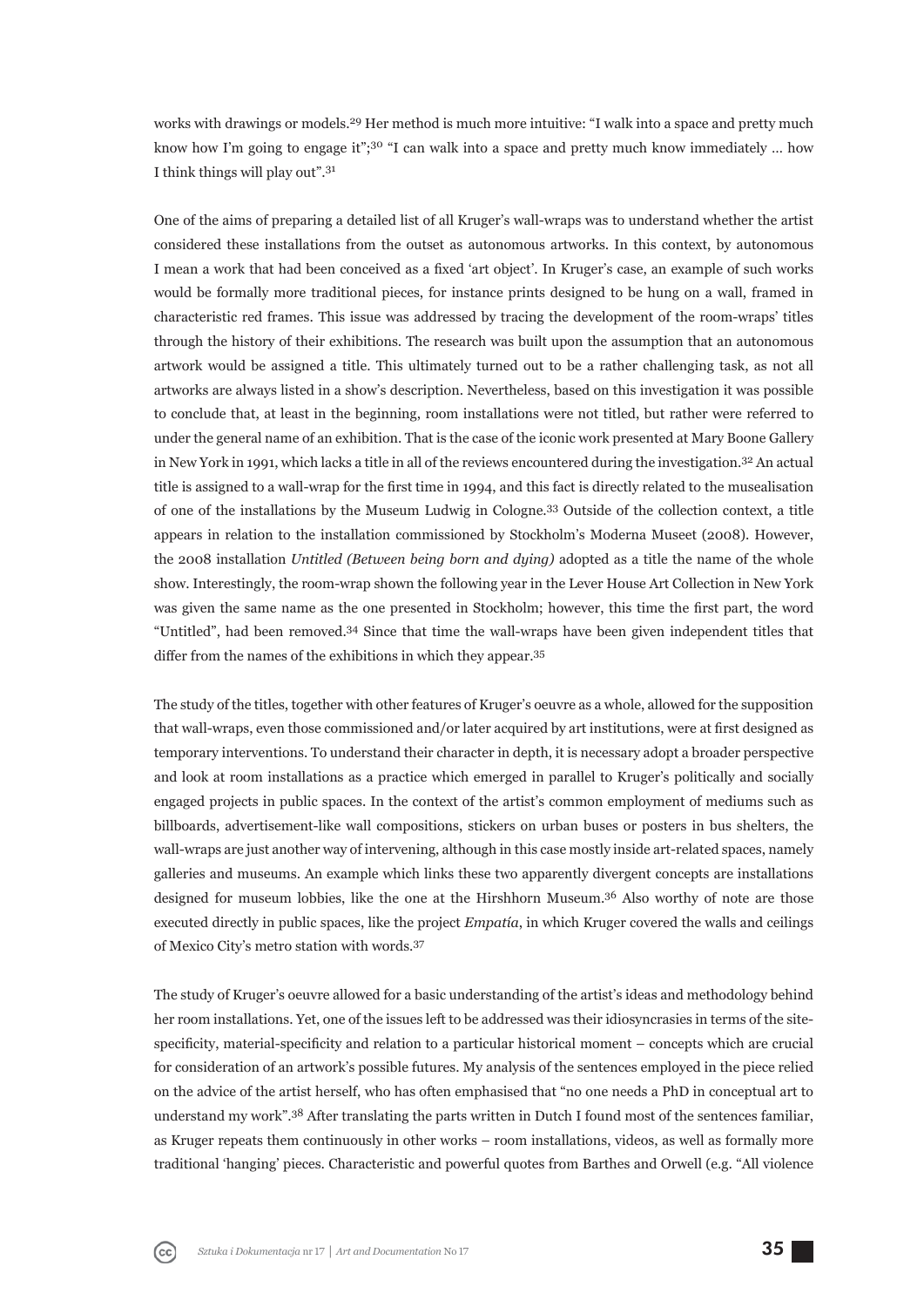is the illustration of a pathetic stereotype") are combined with short phrases directed to an undefined 'you' (e.g. "please laugh"). The only element which recalls the geographical location of the installation is the use of Dutch. Accordingly, the site-specificity of the piece can be understood merely in terms of the actual relationship between the dimensions of the artwork and the particular architectural space. It is not related to the Stedelijk Museum, to Amsterdam as a geographical location, or to idiosyncrasies of Dutch culture, and as such it seems that it can be adapted to any other architectural space which meets the right conditions in terms of dimensions, even outside the SMA's walls.

The next issue to analyse was material specificity, understood as the rigid bond between the materials employed and the reading of the work. As there were no physical samples of the artwork's material presence kept by the museum, the issue of material specificity required a trustworthy source of information. Both instantiations of *Untitled (Past, Present, Future)* were produced by the same printing lab, Omnimark. Therefore, interviewing the company's project manager, Hwie-Bing Kwee, who coordinated the process in both instances, seemed to be the best option.<sup>39</sup>

In 2010, when the artist was invited by the SMA for the first collaboration. Kruger had already been working comfortably with digital printing for almost a decade. She typically executes her wall wraps in commercial printing labs that work with different types of printing techniques on vinyl film. It is important to mention that this was not the case in the very earliest of Kruger's immersive room installations. Her first wall-wraps were screen-printed on paper and/or vinyl and then stuck to the walls in pieces.40 There is a documented case of an installation originally printed in this traditional technique and later reprinted digitally.<sup>41</sup> However, both instantiations of the Stedelijk piece were produced in a similar manner.

According to Kwee's account, the artist assisted in the installation of the piece and took an active part in changing the original design to adapt it more precisely to circumstances encountered in-situ.42 With the help of a technician from Omnimark, the artist altered previous drawings to account for the empty spaces in the walls. Both versions were executed as a UV-cured print on PVC self-adhesive film, laminated with a matte coating. Wall and floor graphics in both instances were printed in panels whose size depended on the capacity of the printing machine and the available width of the PVC film rolls. In both cases, the rolls of film employed were of the same width; however, while in 2010 the wall graphics were divided into vertical panels, in 2012 they were printed on horizontal panels which were split into two parts, resulting in a horizontal joint at midheight. As the panels were precision-cut on the digital cutting table, the joints were barely visible. However, there are many ways to make this division: it can be performed mechanically according to the width of the roll, or in a more careful, precise way by hiding the joints between the letters to make them even less perceptible. The choice of method, which obviously affects the production budget, was consulted with the artist:

I was a little bit worried about the panelling. But she loved the panelling because she said […] I want to be recognized like a graffiti artists. Don't make it invisible, make it visible. So with the floor, if you have the panels' seams – she loves the way you could recognize the panels, it is her way of being a graffiti artist.<sup>43</sup>

36 *Sztuka i Dokumentacja* nr 17 *│ Art and Documentation* No 17

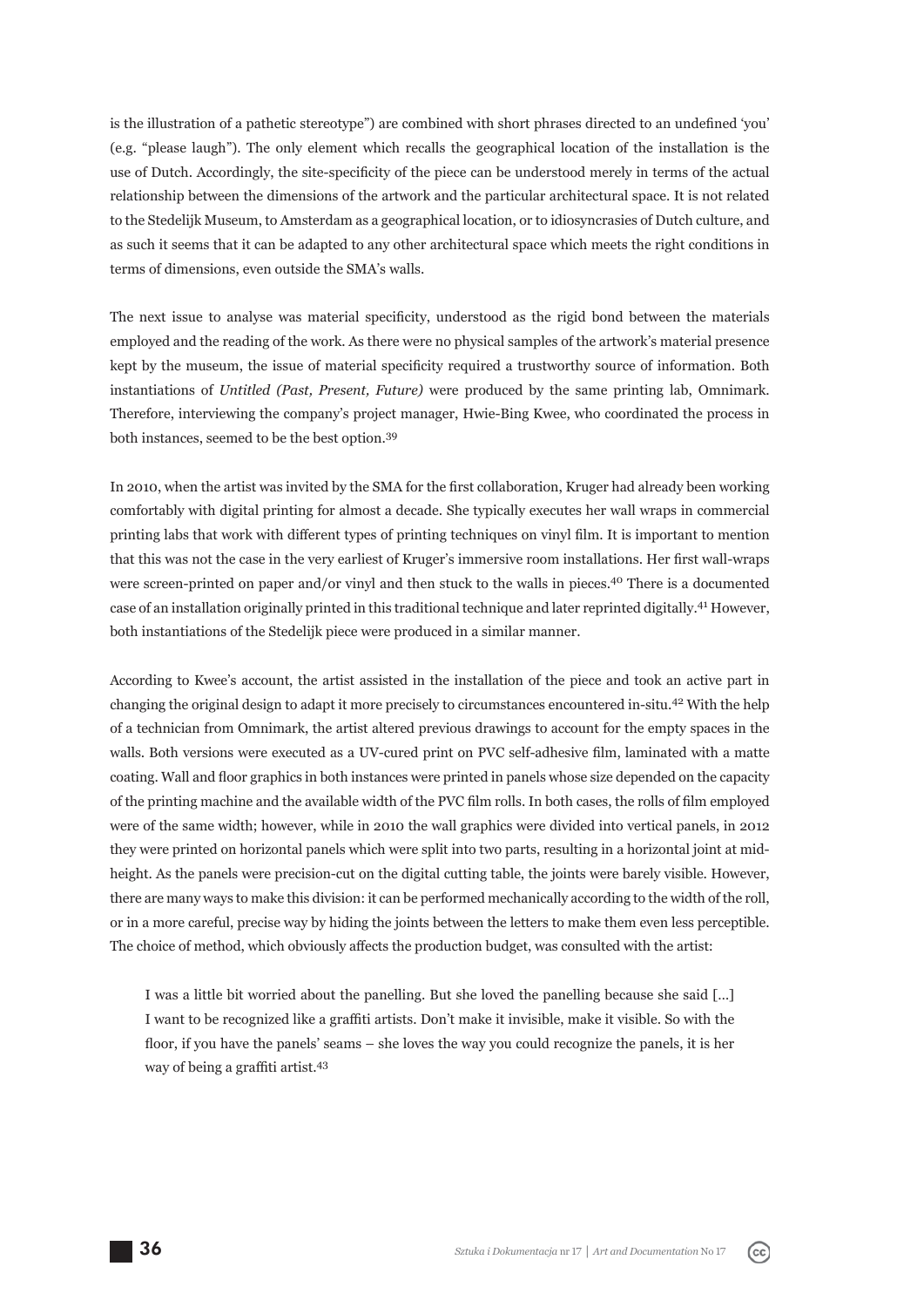#### **Wrapping up the research stage**

After analysing the gathered data, I came to understand that the artwork's musealisation process had been influenced by the special circumstances in which the piece was commissioned and later included in the collection, namely the transitional moment for the institution during the delayed construction of the new building. Furthermore, the bond between the artist and the director played an important role; this relationship of trust allowed arrangements to be made quickly, as required by the fast pace of the art show's preparation and planning.

Nevertheless, the research described in this article could prove that the current artwork's status may not allow for its future continuity to be ensured, at least not in its initial form as an immersive room installation. It can be preserved in other ways, e.g. as documentation or by means of re-creation or re-enactment. However, I assumed that the aspiration of the institution would be to preserve it as closely as possible to the initial state as intended by the artist, which in this case includes immersiveness as one of its key features. Although after the execution of its third instantiation, *Untitled (Past, Present, Future)* could be, in theory, reinstalled following any of its past manifestations, in practice this would not be an easy task. The architecture of the first location has changed since then, and the artist would have to adapt the initial design to the new situation. The second manifestation was bound to the design of the temporary exhibition, and in order to repeat the architectural context the pavilion would have to be rebuilt. However, to complicate matters, the lower gallery recently underwent a renovation that included the construction of movable partitions. These two examples triggered a reflection on architecture as a support or medium which can become obsolete, similarly to hardware in the case of technology-based art. Certainly, spaces can be reconstructed by creating life-size models, but as I will argue later, such an approach seems to go against the wall-wrap's nature.

The study of Kruger's artistic practice related to room-installations led to the conclusion that the wallwraps were not intended to be permanent, but rather that they are intrinsically ephemeral and temporary. The main goal of this practice was to increase the impact of the messages used by the artist in her more traditional pieces meant to be hung on walls, which is why her installations combine elements from older works. The changeability of the piece is directly related to the idea of the 'intervention' and the 'occupation of space', and therefore its character evokes other forms of art occurring in public spaces, for instance graffi ti art. Moreover, following this line of thought, a wall-wrap recreated in the same space over and over again would give up an important part of the 'freshness' inherent to the idea of artistic intervention, and the artistic gesture would lose a part of its authenticity. Additionally, to my current knowledge, none of the wall-wraps has been reinstalled so far without changing its location. Based on the in-depth analysis of issues related to both past executions of the piece at the SMA, it is safe to conclude that the materials employed should not be considered as significant. Since the artist was continuously adapting her technique to the available technical possibilities, such an approach can likewise be employed in the future under certain conditions.<sup>44</sup>

At this stage of the investigation, my understanding of *Untitled (Past, Present, Future)* was that of a set of components which, following certain rules or constraints, can be employed in infinite combinations.<sup>45</sup> This observation was made with the assumption that the limitation to three manifestations is not a meaningful condition for reading the artwork, but more a practical provision which helps to limit the artist's involvement in the 'adult' life of her works.<sup>46</sup> As such, following Goodman's distinction used in the field of contemporary art conservation, the artwork can be classified as allographic rather than autographic, which opens up the possibility of 're-performing' it in the future.47 What was certainly lacking in order to open up this option

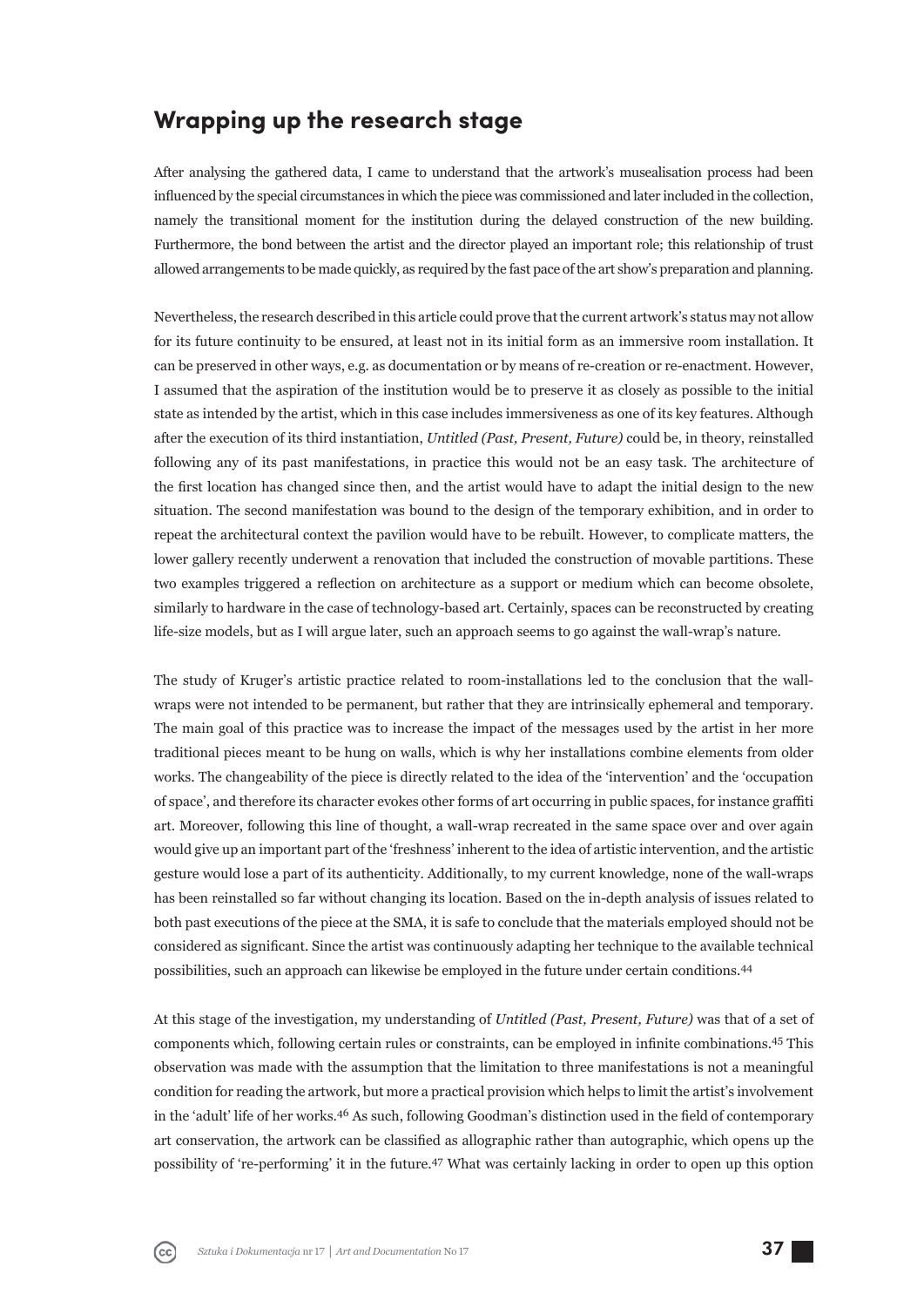was a 'score' or 'script' which could guide the artwork's future realisations. After analysing the history of the artwork's metamorphosis throughout its consecutive instantiations, I started to consider the possibility of proposing the creation of guidelines or instructions enabling future adaptation of the piece to other spaces, following Kruger's way of thinking about the relations between the words and the particular space. This solution would require a precise specification of the features which tie together the separate elements of the installation and make them function as a coherent piece.

Would it be possible, by applying the Variable Media Paradigm, to invite the artist to define her work "independently from the medium", understanding 'the medium' to mean the walls and floors of particular spaces within the Stedelijk Museum?48 Undoubtedly, the design of this kind of instructions would require close collaboration with the artist and her willingness to grant a part of the control over the final result to the artwork's institutional keeper. At this stage, the time had finally come to approach the artist herself.

#### **The encounter**

While the interview's main and stated aim was to establish a preservation strategy for Kruger's wall-wraps in the framework of the museum's collection, a second, covert goal was to assess the possibility of negotiating the future of the artwork, and to test the efficiency of the interview as a means to achieve this goal. The indepth research into Kruger's artistic practice allowed for a precise design of the interview's script, which was divided into several blocks of questions. The first one addressed Kruger's general approach to wallwraps as a distinct genre in her oeuvre. Issues related to the history and development of room installations, her creative process, and her artistic practice were intended to be discussed in this part. Although the initial research had provided most of the answers, the goal of posing these questions was to juxtapose the information encountered in written sources with a more personal account. The second block was related to the musealisation of wall-wraps and Kruger's approach to their consecutive adaptations to various spaces. The third block started with rather direct questions addressing preservation problems of wall-wraps from museum collections. Although Concept Scenario Artists' Interviews, as well as many practitioners, advise against posing straightforward questions related to possible conservation solutions, in this case it was difficult to avoid.

I decided to open up a space for a reflective answer by asking Kruger to imagine possible futures of the piece from the SMA's collection, and to let her develop her own ideas. The latter, conservation-related part ended with the key question addressing the possibility of writing installation instructions to allow for future adaptations of the wall-wraps to different spaces without the artist's involvement. The rest of the script was divided into two blocks to be applied according to Kruger's reaction to raising this possibility. One elaborated on the subject with detailed queries, while the other, more focused on practical details related to the display of the work, was meant to release any tension if the artist had a negative reaction to the proposal.

The meeting took place in a location proposed by the artist, a café in Greenwich Village. Only after listening to the recording of the meeting did I realise the importance of the Oral History Society's advice on choosing the interview site: "Unless part of the ... process includes gathering soundscapes, historically significant sound events, or ambient noise, the interview should be conducted in a quiet room with minimal background noises and possible distractions."<sup>49</sup> Indeed, the problem was not only that the noise of the coffee maker rendered entire utterances inaudible in the recording, but also that in the interview itself the participant and I at

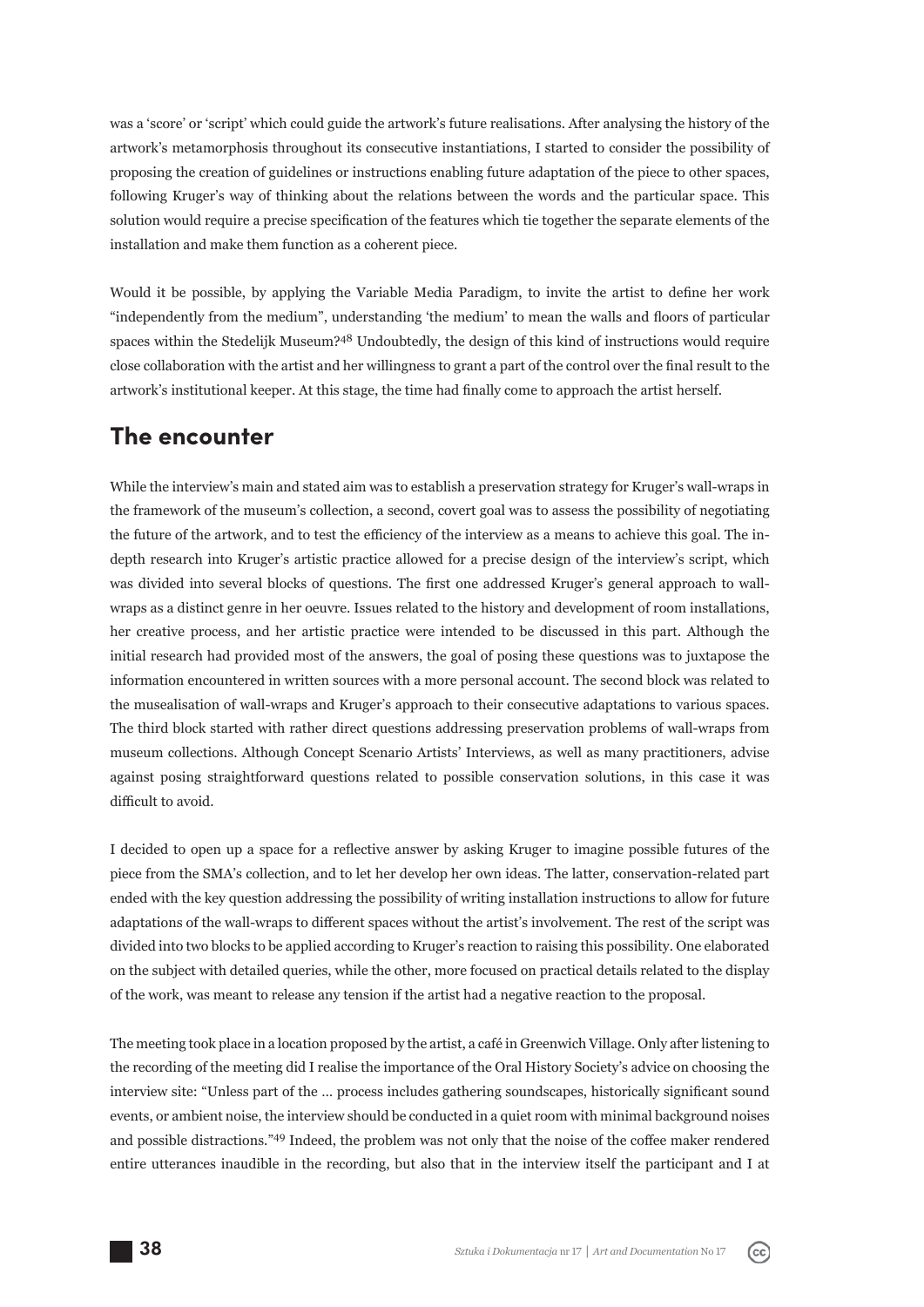times had trouble understanding one another. Indeed, I had not taken into account the language difference; Kruger speaks American English, which I am not familiar with. Meanwhile, I speak 'international' English, with a fair share of borrowed constructions and expressions, combined with a foreign accent. The presence of constant background noise caused multiple misinterpretations of particular words. This, together with the specificity of Kruger's digressive way of constructing her narrative, severely affected the course of the interview. The general feeling was that the aim of specific questions was not transparent to the artist and therefore her responses to the queries were neither clear nor direct. In order to obtain concrete information I had to return to the same question over and over again. Understandably, the flow of the dialogue forced us to stray from the script. At one point I became so desperate to 'save' the interview that I started to interrupt the artist's digressions with queries. The conversation was quite dense. After the first hour, I felt that both of us were already tired, and I became aware that we were running out of time. The interview's transcript reveals how, at a certain point, I grew impatient and forced the question regarding the possibility of reinstalling wall-wraps without the artist's involvement.

AW: We have this piece in the collection and they [future museum curators] will reinstall it in 100 years in some way, and the whole idea of our conversation is to collect your thoughts about how to do it in the future, as close to how you would like to have it as possible. What would be your vision then?

BK: I don't want the text to change. I don't want the image to change. I mean - who is going to that?

AW: But two of the pieces have already changed ... we have at least two different variations ... the text changed ...

BK: I've changed the text. But if I am not around ...

AW: You don't want anybody to change it.

BK: Who is going to change the text? The meaning?? The words?? No!<sup>50</sup>

### **Conclusions**

By following the consecutive steps of the artist interview, this article has aimed to determine whether such interviews can be used as a tool in the negotiation and common planning of an artwork's possible futures. The analysis of the practice and the information gathered allowed for partial confirmation of this assumption, and for the establishment of a framework in which this tool could be a valuable asset. The first important outcome of the artist interview as a process is the documentation of the artwork, gathered and organised both in the preparatory phase and during the encounter. This documentation allows the piece to be understood from multiple angles, and serves as a potential basis for any future activities related to the artwork. The encounter itself proved no less valuable, as the conversation with the artist made it possible to confirm certain assumptions and discard others. During the interview, Kruger took a firm stance regarding further adaptations of the Stedelijk piece, explaining her approach to the continuity of the work and providing a clear reference for future decisionmakers. Moreover, the conversation brought up new practical information that will prove useful in planning how her work is displayed in the future. For instance, Kruger discussed her approach to dating her own work, as well as to translating her work's linguistic content from various languages. Furthermore, in my opinion, the interview raised the artist's awareness regarding issues related to the preservation of spatial installations, which opened up the possibility for a continuation of the dialogue. At one point in the conversation, Kruger openly expressed her scepticism towards the proposed documentation strategy that includes the artist's opinion. When I recalled once again one of the goals of our meeting, by explaining that recording the artist's view on the future of the artwork may prevent its keepers from altering its meaning and doing "whatever they want", she

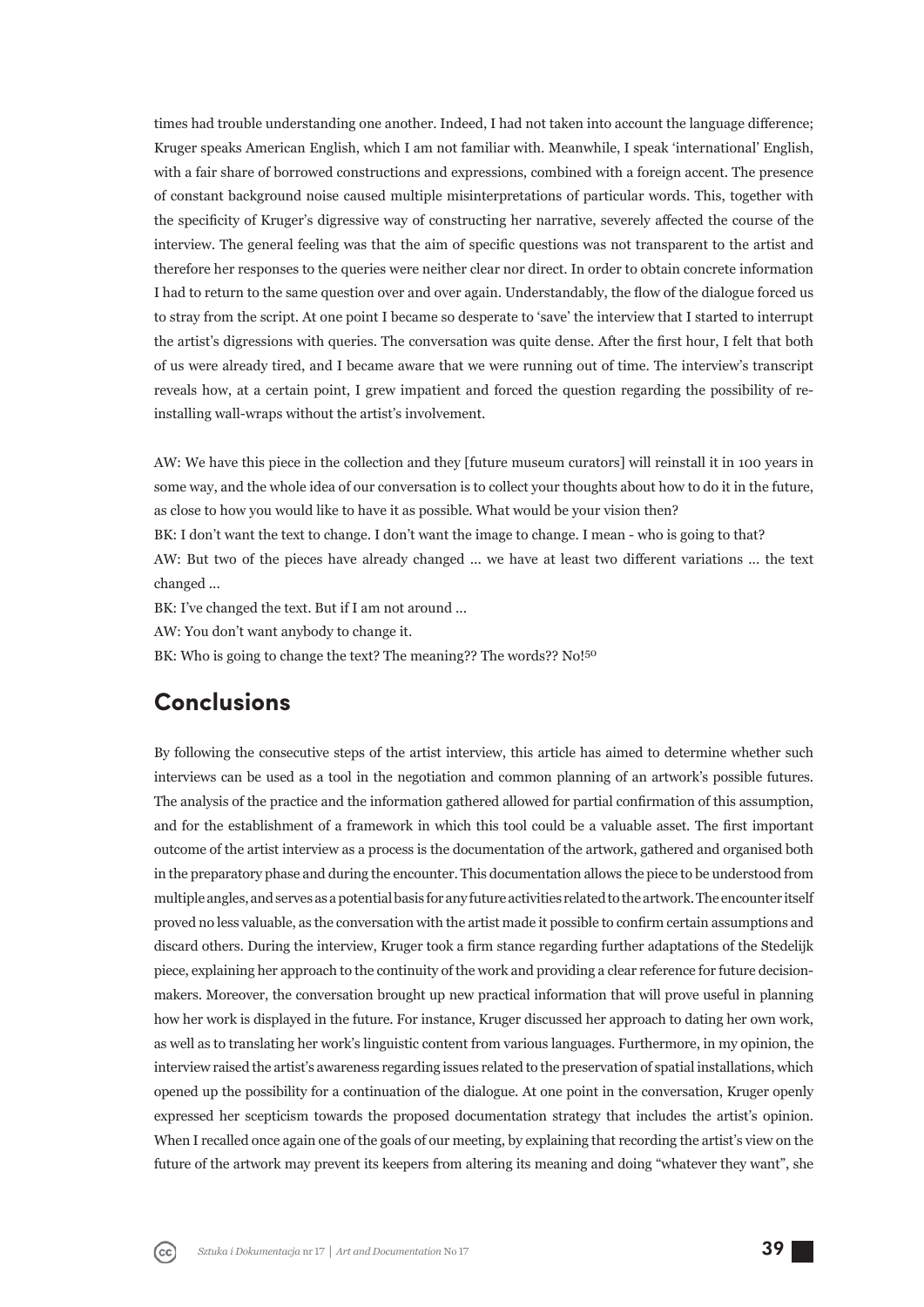responded with a shrug: "But they will do it anyway!"51 This statement indicates that Kruger is aware of certain consequences of the musealisation of her intrinsically temporary piece, which makes a good starting point for follow-up. On a practical level, the encounter made it possible to complete the recommendations to the SMA regarding the preservation strategy for *Untitled (Past, Present, Future)*, which without the artist's opinion would be based on mere speculation.

However, the critical reflection on the course of the process described in this article also led to the conclusion that in the museum context, the artist interview can easily turn from a tool designed for documentation into the one which serves a certain instrumentalisation of the artist. In many cases, this problem is reflected in the way the concept of artist interview is approached, by literally using it as a 'tool' to obtain useful information. Yet, this instrumentalisation can have different dimensions, and in fact could easily be used to describe my own practice of documenting the piece by Kruger. I approached the artist with the preconception that the artwork was a conceptual piece that could be fixed by a set of instructions, and to a certain extent I was expecting the artist to validate this line of thinking.

How can this struggle be avoided? I would argue that artists should be included from the start as partners in museum practices related to acquisition, and should take part in a joint discussion on their artwork's future life. Certainly, this is not a new idea and there are multiple cases in which the creator has taken an active role in transforming her artwork into a museum object. However, I would advocate for this involvement to be a part of the regular museum acquisition workflow. This can be done by incorporating artist interviews, together with preliminary research, into the standard acquisition procedure. Of course, the importance of engaging in dialogue with the artist when the work enters the collection is broadly acknowledged within the field of timebased media conservation, and has also emerged as a necessity in light of the idiosyncrasies of technologybased art. Indeed, the Tate's Time-Based Media Department website mentions that their employees "conduct detailed interviews with the artist about the work as close to the point of acquisition as possible";52 likewise, dialogue with the artist, the so-called 'intake interview', is also a part of the Guggenheim's time-based media conservation practices.53 Why is this practice not common among the other specialisations of contemporary art conservation? The reason is probably rather simple. Technologies used in art in the recent past are already becoming obsolete, and a lack of careful documentation could make it impossible to actually 'turn the artwork on', which in conservation terms would be equal to a 'total loss'. In the case of contemporary artwork which does not involve technology and is made of more or less stable materials, the importance of the interview may seem less pressing than other priorities of the museum's everyday work-flow. However, although the artwork described in this paper does not fall within the category of time-based media, we have nevertheless seen how the involvement of the artist is necessary in order to develop a strategy for its preservation. I would also argue that the story of Kruger's installation would have taken a different path if such a collaboration, in the form of a negotiation, had been in place at the beginning of the artwork's musealisation process.

Although the task assigned to me by the SMA has come to an end, the issues my experience raise for the work of contemporary art conservators are far from resolved. The central question to be tackled is the extent to which the artist should have a say in the future of her own piece. This time around I was able to pass the burden of answering this question on to future decision-makers. However, to quote a passage from the Kundera book whose title inspired the name of this volume, we might just assume that, like a person, an artwork "has only one life to live and that which occurs in life occurs only once and never again". Might museums, then, instead of insisting on keeping an artwork forever, one day simply accept its transience?

40

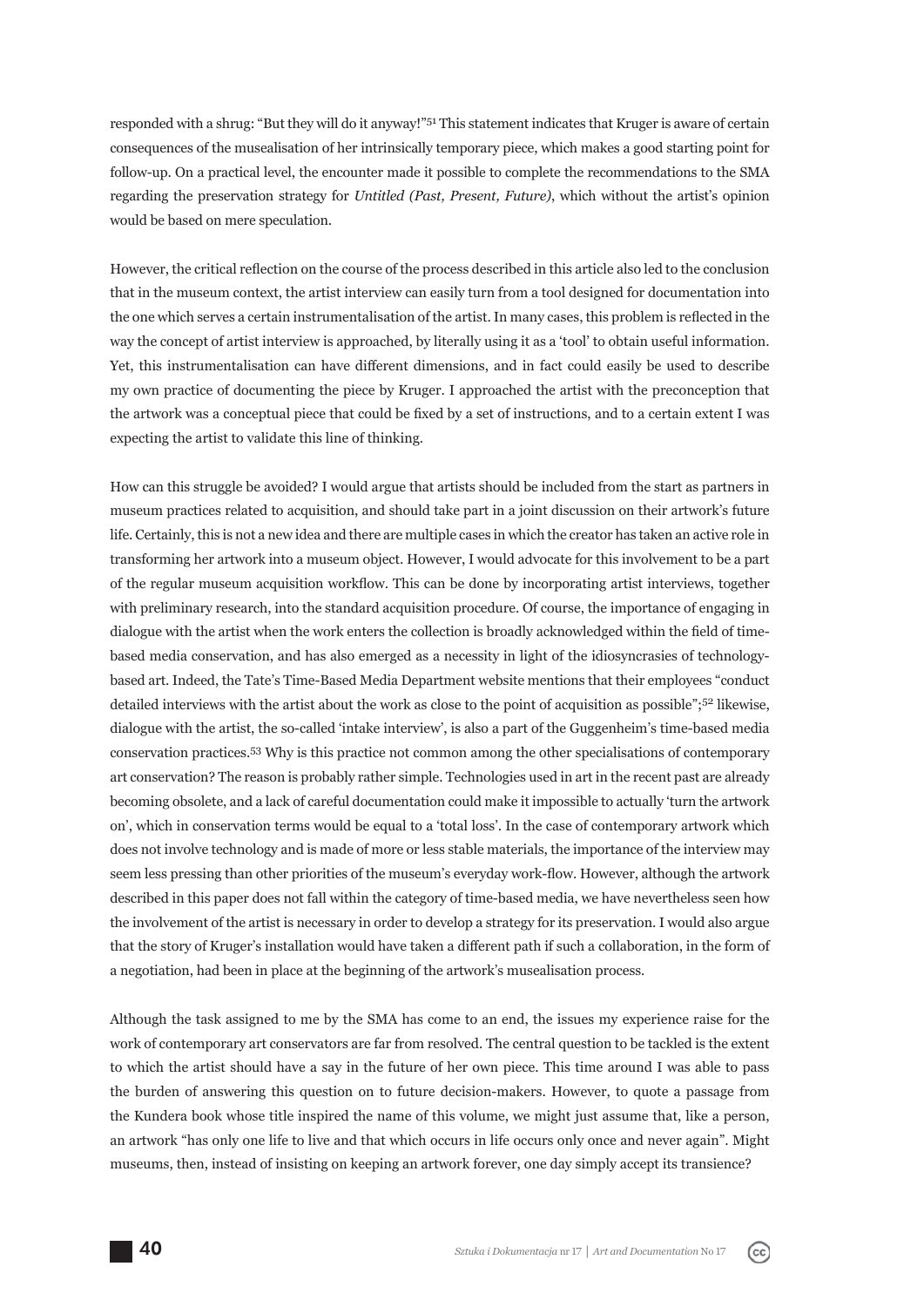### **Endnotes**

<sup>1</sup> Although there had been earlier initiatives that involved collecting data from artists about their artworks with a focus on conservation, they took the form of a written questionnaire, not an actual interview. Some of the projects with similar aims date back to the beginning of the twentieth century and are described in: Cornelia Weyer and Gunnar Heydenreich, "From Questionnaires to a Checklist for Dialogues," in Modern Art: Who Cares? edited by Ysbrand Hummelen and Dionne Sillé (London: Archetype Publications, 2005), 385–388. For more information on the Artist Documentation Program, see: "Program History," accessed 29 June 2017, http://adp.menil.org/.

<sup>2</sup> *Modern Art: Who Cares?* was a project initiated in 1995 by The Foundation for the Conservation of Contemporary Art (Dutch abbreviation: SBMK) and The Netherlands Institute for Cultural Heritage (from 2011, The Netherlands Cultural Heritage Agency) , which concluded with an international symposium on the conservation of modern art, held in Amsterdam (8-10 September 1997). The outcomes of the project were published in a book, see: *Modern Art: Who Cares?*

3 The outcome of both projects was *Concept Scenario. Artists' Interviews*, a set of guidelines to aid conservators and curators in conducting interviews "that would benefit the conservation of modern and contemporary art". See: "Concept Scenario Artists' Interviews," Amsterdam: Netherlands Institute for Cultural Heritage / Foundation for the Conservation of Modern Art, 1999, accessed 15 December 2017, http://www.sbmk.nl/uploads/concept-scenario.pdf. International Network for the Conservation of Contemporary Art, see: "About INCCA," accessed 15 December 2017, https://www.incca.org/.

5 See: "Conservation interviews," accessed 15 December 2017, http://www.tate.org.uk/about/projects/interviewsartists/conservation-interviews.

<sup>6</sup> See: "Guide to Good Practice: Artists' Interviews," 2002, accessed 15 December 2017, http://www.incca.org/files/ pdf/resources/guide\_to\_good\_practice.pdf.

7 Ibidem.

8 See e.g.: Lydia Beerkens, Ysbrand Hummelen, Paulien't Hoen, Vivian van Saaze, Tatja Scholte and Sanneke Stigter, *The Artist Interview. For Conservation and Presentation of Contemporary Art. Guidelines and Practice* (Heyningen: Jap Sam Books, 2012); Vivian van Saaze, "From Intention to Interaction. Reframing the Artist's Interview in Conservation Research," in *Art d'aujourd'hui, patrimoine de demain: Conservation et restauration des oeuvres contemporaines: 13es journées d'études de la SFIIC (Section Française de l'Institut International de Conservation)* (Paris: Institut National Du Patrimoine, 2009); Sanneke Stigter, "Dynamic Art Technological Sources for Contemporary Works: The Artist Interview and the Installation Process," in *Making and Transforming Art: Technology and Interpretation: Proceedings of the Fifth Symposium of the ICOM-CC Working Group for Art Technology Source Research*, Hélène Dubois, Joyce H. Townsend, Jilleen Nadolny, Sigrid Eyb-Green, Stefanos Kroustallis and Sylvie Neven, eds. (London: Archetype Publications, 2014), 147–148.

9 See: "Guide to Good Practice: Artists' Interviews," 2002, accessed 15 December 2017, http://www.incca.org/files/ pdf/resources/guide\_to\_good\_practice.pdf.

<sup>10</sup> 'Guided conversation' is a term borrowed from Glenn Wharton, one of main theorists and practitioners in the field, see: Richard.McCoy, "Concepts Around Interviewing Artists: A Discussion with Glenn Wharton." No *Preservatives: Conversations About Conservation, Art 21 Magazine Blog*, 2009.

#### 11 Ibidem.

 $(c_{c})$ 

12 As the conservation strategy for Kruger's piece as such is not the main focus of this paper, a detailed description of the final results of this part of the investigation can be consulted in the Stedelijk Museum Amsterdam's virtual archive. See: Agnieszka Wielocha, "Report on the state of documentation and recommendations regarding preservation strategy for B. Kruger's *Untitled (Past, Present, Future)," 360°* SMA's virtual archive (August 2017).

13 See: "Ann Goldstein new director Stedelijk Museum - Stedelijk Museum Amsterdam," 2009, accessed 15 December 2017, http://www.stedelijk.nl/en/news-items/ann-goldstein-new-director-stedelijk-museum.

14 Exhibition: *Taking Place*, Stedelijk Museum Amsterdam, 28 August 2010 - 9 January 2011. See: "Taking place - Stedelijk Museum Amsterdam," 2011, accessed 15 December 2017, http://www.stedelijk.nl/en/exhibitions/takingplace.

15 Interview with Bart Rutten. (26 September 2016).

16 Ann Goldstein curated a major retrospective of Kruger's work at the MOCA in Los Angeles (*Barbara Kruger*, 17 October 1999-13 February 2000) and wrote a series of articles about the artist, e.g.: Ann Goldstein, Rosalyn Deutsche, Katherine Dieckmann, Steven Heller, Gary Indiana, Carol Squiers, and Lynne Tillman, *Barbara Kruger: Thinking of You* (Cambridge, Mass. and London: The Museum of Contemporary Art, Los Angeles and MIT Press, 1999).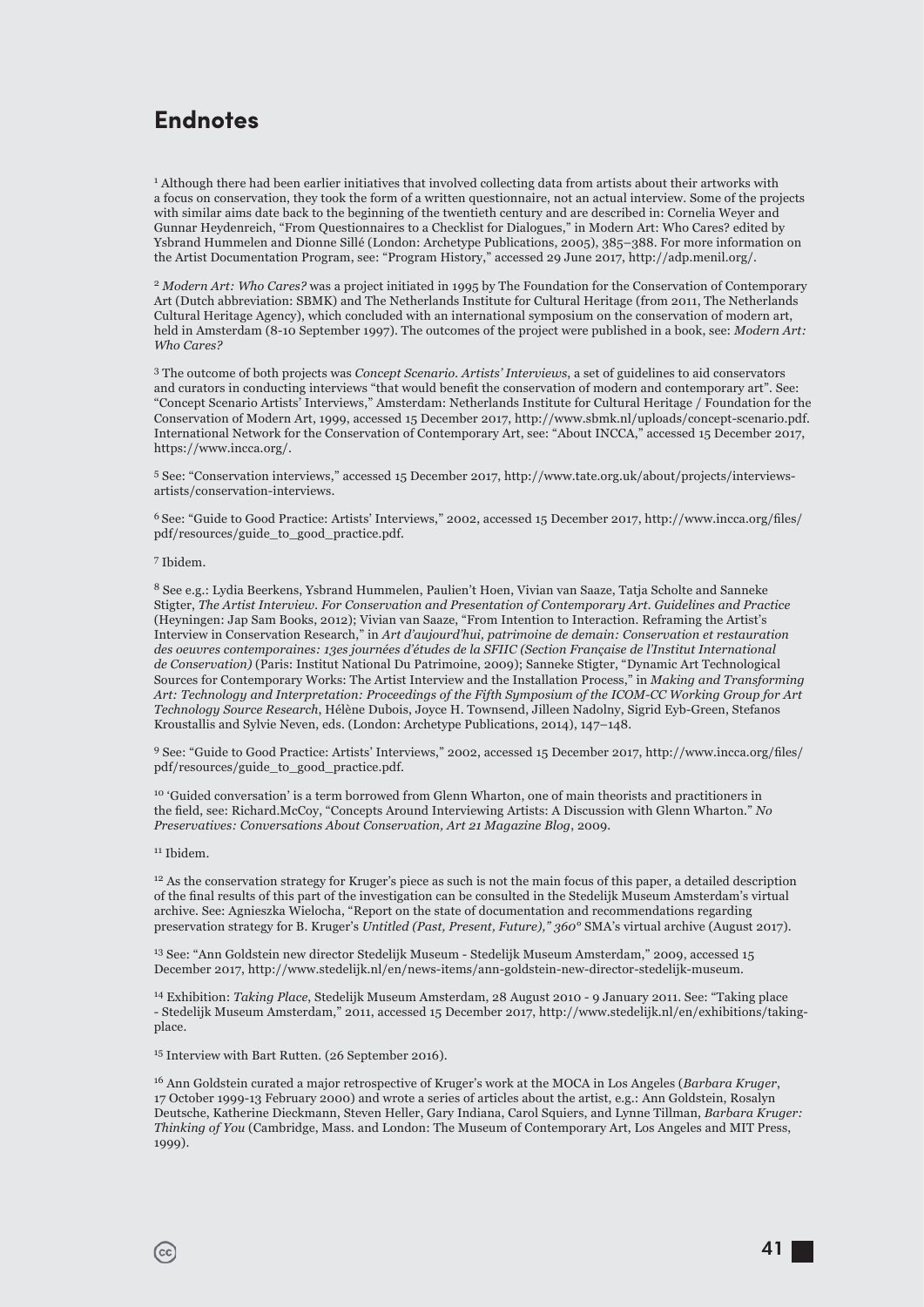<sup>17</sup> Interview with Bart Rutten. (26 September 2016).

18 Yilmaz Dziewior, "Words on Words," in *Barbara Kruger. Believe + Doubt* (Bregenz: Kunsthaus Bregenz, 2014), 74.

19 Exhibition: *Works in Place*, Stedelijk Museum Amsterdam, 23 September - 4 November 2012. See: "Exhibition - Works in Place - Stedelijk Museum Amsterdam," 2012, accessed 16 August 2017, http://www.stedelijk.nl/en/ exhibitions/exhibition-works-in-place.

20 Email from Ann Goldstein to curators and project managers, 5 August 2012. Retrieved from *360°*, SMA's virtual archive.

21 In conservation literature, 'manifestation', 'installation', 'iteration' and 'instantiation' are used interchangeably to describe the same concept, namely the realisation of the object or event that exemplifies the work of art in time and space. It is important to note, however, that each of these words come from different fields; for example, 'iteration' is adopted from computer science and means "a new version of a piece of computer hardware or software" (Oxford Dictionaries), and therefore is more akin to issues related to technology-based art.

22 Ibidem.

23 See: "Ann Goldstein resigns as director of the Stedelijk Museum Amsterdam," 2013, accessed 16 August 2017, http://www.stedelijk.nl/en/news-items/ann-goldstein-resigns-as-director-of-the-stedelijk-museum-amsterdam.

24 "Guide to Good Practice: Artists' Interviews."

<sup>25</sup> This shift is broadly acknowledged in the field and a set of relevant references can be found in: Bruce Altshuler, "Collecting the New. A Historical Introduction," in *Collecting the New: Museums and Contemporary Art*, edited by Bruce Altshuler (Princeton and Oxford: Princeton University Press, 1999), 1–9.

<sup>26</sup> Exhibition: *Barbara Kruger*. Chicago: Rhona Hoffman Gallery, 1990. "Amongst these early installations was one which opened at Mary Boone in January 1991 and whose predecessors had been on display at the Fred Hoffman, Los Angeles (1989) and Rhona Hoffman, Chicago (1990) galleries." (Yilmaz Dziewior, "Words on Words," in *Barbara Kruger. Believe + Doubt* (Bregenz: Kunsthaus Bregenz, 2014), 79.

<sup>27</sup> All wall-wraps exhibited by Kruger have been gathered in the form of a provisional catalogue made for the purpose of this research. This document has been deposited in *360°*, SMA's virtual archive.

<sup>28</sup> The list of authors quoted in different works by Kruger includes, among others, Virginia Woolf, Mark Twain, Robert Frost, Victor Hugo, Abraham Lincoln, Dwight D. Eisenhower, Malcolm X and Indira Gandhi. For a full list, see: Allie Craver, "Picture This: Barbara Kruger's Imperfect Utopia," 2013, 27.

<sup>29</sup> "Architecture was my first engagement. I just loved it but I was bad at math and had no college degree so I couldn't do it. But when I had the opportunity to spatialize my work, it was a thrill to me." (Beatriz Colomina and Mark Wigley, "Spaces, Phrases, Pictures, and Places. A Conversation with Barbara Kruger," in *Barbara Kruger. Believe + Doubt* (Bregenz: Kunsthaus Bregenz, 2014); "And I ... don't build models, I don't have acolytes and assistance, … not that it's wrong but it is not my methodology, it's not my way of working." (Iwona Blazwick and Barbara Kruger, "Barbara Kruger: In Conversation with Iwona Blazwick, from Modern Art Oxford," *This Is Tomorrow,* 2014).

30 Beatriz Colomina and Mark Wigley, "Spaces, Phrases, Pictures, and Places. A Conversation with Barbara Kruger." In *Barbara Kruger. Believe + Doubt* (Bregenz: Kunsthaus Bregenz, 2014), 125.

31 Iwona Blazwick and Barbara Kruger, "Barbara Kruger: In Conversation with Iwona Blazwick, from Modern Art Oxford," *This Is Tomorrow*, 2014, YouTube, accessed 25 August 2017, https://www.youtube.com/ watch?v=pO\_4frg7efQ.

32 Exhibition: *Barbara Kruger*, New York: Mary Boone Gallery, 1991. For a detailed description of the exhibition, see: Roberta Smith, "Barbara Kruger's Large-Scale Self-Expression," *The New York Times,* 11 January 1991, accessed 16 August 2017, http://www.nytimes.com/1991/01/11/arts/review-art-barbara-kruger-s-large-scale-self-expression.  $html?$ mcubz=1.

33 The artwork is titled *Untitled (Ohne Titel)* 1994/1995. It is important to mention that the issue of titles in Kruger's artistic practice is rather unusual as most of the artworks, not only wall-wraps but also those that the artist referred to as "plain pieces" during the interview, are called *Untitled* with a subtitle in brackets, as in the case of the Stedelijk's *Untitled (Past, Present, Future)*.

34 The description on the Lever House Art Collection's website states: "Works in the exhibition: Barbara Kruger, BETWEEN BEING BORN AND DYING, 2009. Acrylic ink on adhesive vinyl, dimensions variable". See: *Barbara Kruger, Between being born and dying,* accessed 16 August 2017, http://leverhouseartcollection.com/ collectionsexhibitions/collection/between-being-born-and-dying/194.

35 Two installations: *Untitled (Suggestions)*, 2013 and *Untitled (Reminder)*, 2013 were shown in Kunsthaus Bregenz during the exhibition *Belief + Doubt*. In 2016, for the exhibition *Mashup: The Birth of Modern Culture* at Vancouver Art Gallery, Kruger designed the piece *Untitled (SmashUp)*.



 $(cc)$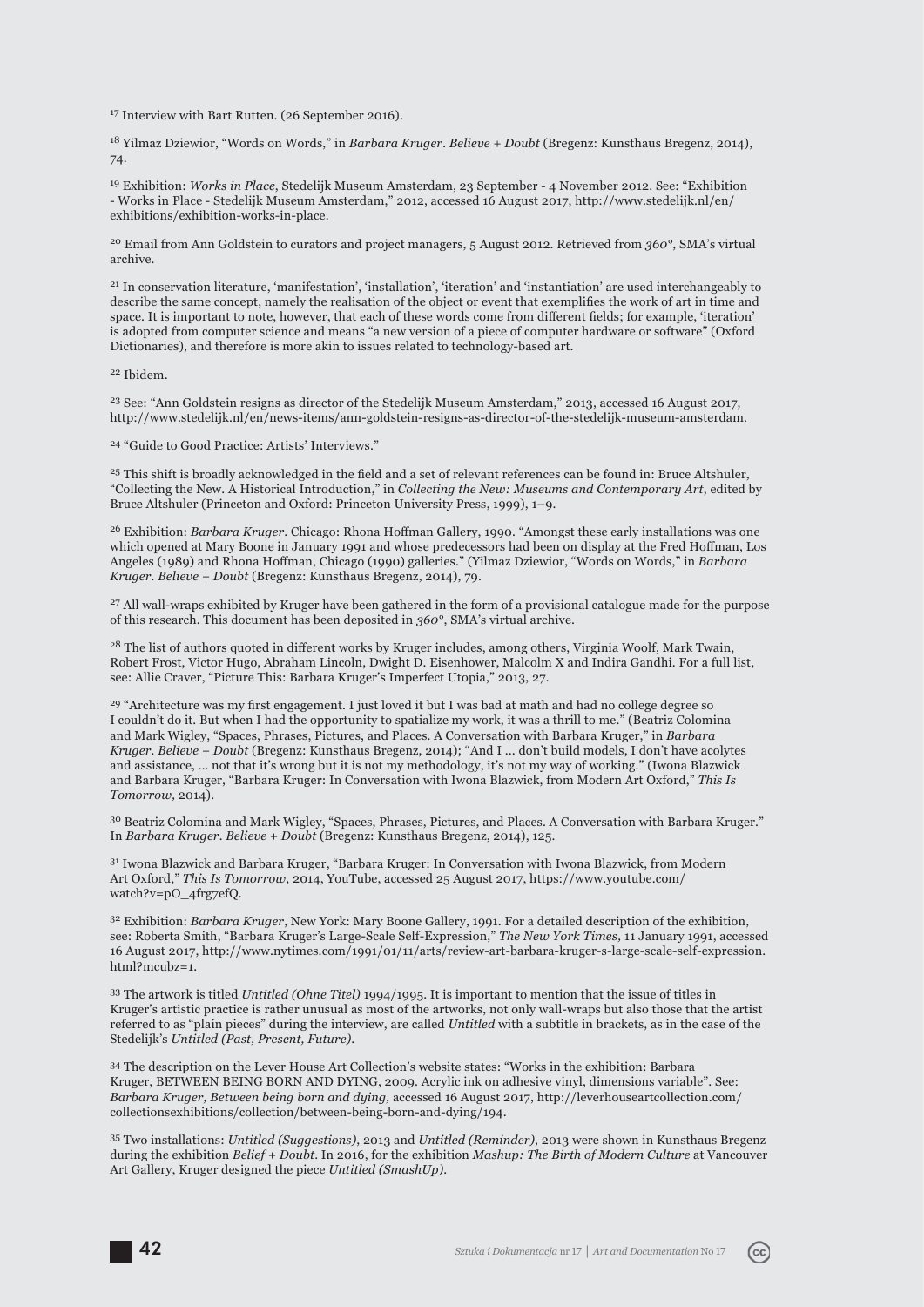36 Exhibition: *Barbara Kruger: Belief+Doubt*. 20 August 2012 – present (ongoing). Hirshhorn Museum and Sculpture Garden, Washington DC. See: Hirshhorn Museum and Sculpture Garden. "Barbara Kruger: Belief+Doubt," 2012, accessed 26 August 2017, https://hirshhorn.si.edu/collection/barbara-kruger/#detail=https%3A//hirshhorn. si.edu/bio/barbara-kruger-beliefdoubt/.

37 Exhibition: *Empatía*, México City, 2016. See: Aaron Barrera, "Barbara Kruger deja su Empatía en el Metro," *El Universal*, 2016, November 23. Retrieved from: http://www.eluniversal.com.mx/articulo/cultura/artesvisuales/2016/11/23/barbara-kruger-deja-su-empatia-en-el-metro#imagen-1.

38 Barbara Kruger and Alexis Dahan, "On New Forms of Activism," *Purple Magazine*, 2014, accessed 25 August 2017. http://purple.fr/magazine/fw-2014-issue-22/barbara-kruger/.

39 Interview with Hwie-Bing Kwee. (2017, February 17).

40 Kruger describes in detail her struggles with the shift from analogue to digital in the interview conducted by Blazwick. See: Iwona Blazwick and Barbara Kruger, "Barbara Kruger: In Conversation with Iwona Blazwick, from Modern Art Oxford," *This Is Tomorrow,* 2014.

<sup>41</sup> *Untitled (Ohne Titel)* 1994/1995 from the Ludwig Museum, Cologne. See: *Untitled (Ohne Titel)*, accessed 16 August 2017, https://www.kulturelles-erbe-koeln.de/documents/obj/05023084.

<sup>42</sup> Which at first did not include semi-circular plains at the junction of the wall and ceiling of the gallery.

43 Interview with Hwie-Bing Kwee. It is important to note that Kruger herself, in correspondence with the author, firmly denied that she ever called herself a "graffiti artist". Indeed this comparison does not appear in any other interview conducted with the artist.

44 A detailed description of the artwork's technique, material specifications and possible preservation measures has been provided in the report prepared by the author of this text for the SMA. See: Agnieszka Wielocha, "Report on the state of documentation and recommendations regarding preservation strategy for B. Kruger's *Untitled (Past, Present, Future)*," *360°* SMA's virtual archive (August 2017).

45 I take "components" to mean the set of all text used in the three consecutive manifestations, the size of the room, and the relationships between texts and colours.

<sup>46</sup> This assumption was confirmed in a part of the investigation which has not been described in this paper. Two additional Kruger wall-wraps collected by museums were studied: *Untitled (Shafted)*, 2008, from the Los Angeles County Museum of Art, and *Untitled (Ohne Titel)*, 1994/1995, from the Museum Ludwig, Cologne. In the case of the latter, the artwork has already undergone five different manifestations, displayed not only at the home institution but also on loan to other museums.

47 Nelson Goodman's concept of 'allographicity', developed in the context of the performing arts, has been employed to devise conservation frameworks that account for differences between manifestations of artworks which have no singular or fixed physical presence. See: Nelson Goodman, *Languages of Art: An Approach to a Theory of Symbols* (1968) (Indianapolis, Ind.: Hackett, 2009). It was introduced in the field of conservation of time-based media art by Pip Laurenson. See: Pip Laurenson, "Authenticity, Change and Loss in the Conservation of Time-Based Media Installations." *Tate Papers* no. 6 (2006), accessed 16 August 2017, http://www.tate.org.uk/research/publications/ tate papers/06/authenticity change and loss conservation of time based media installations. Furthermore, it is important to highlight that since then this binary division has been critically discussed among academics (see: Renée van de Vall, "The Devil and the Details: The Ontology of Contemporary Art in Conservation Theory and Practice," *The British Journal of Aesthetics* 55.3 (2015): 285–302. doi:10.1093/aesthj/ayv036; Tiziana Caianiello, "Materializing the Ephemeral: The Preservation and Presentation of Media Art Installations," in *Media Art Installations: Preservation and Presentation: Materializing the Ephemeral* (Berlin: Dietrich Reimer Verlag, 2012), 207-229. However, for this line of thinking Goodman's distinction has become the usual point of departure.

<sup>48</sup> Variable Media Network's "methodology is seeking to define acceptable levels of change within any given art object and document ways in which a sculpture, installation, or conceptual work may be altered (or not) for the sake of preservation, without losing that work's essential meaning. The Variable Media approach integrates the analysis of materials with the definition of an artwork independently from its medium, allowing the work to be translated once its current medium becomes obsolete" ("The Variable Media Initiative," n.d.). See also: Alain Depocas, Jon Ippolito and Caitlin Jones, eds., *Permanence Through Change: The Variable Media Approach* (New York and Montreal: Guggenheim Museum Publications and The Daniel Langlois Foundation for Art, Science, and Technology, 2003).

49 See: "Principles and Best Practices for Oral History | Oral History Association," 2012, accessed 16 August 2017, http://www.oralhistory.org/about/principles-and-practices/.

50 Interview with Barbara Kruger (12 July 2017).

#### 51 Ibidem.

52 See: "Conservation – time-based media | Tate." (n.d.), accessed 28 August 2017, http://www.tate.org.uk/about/ our-work/conservation/time-based-media.

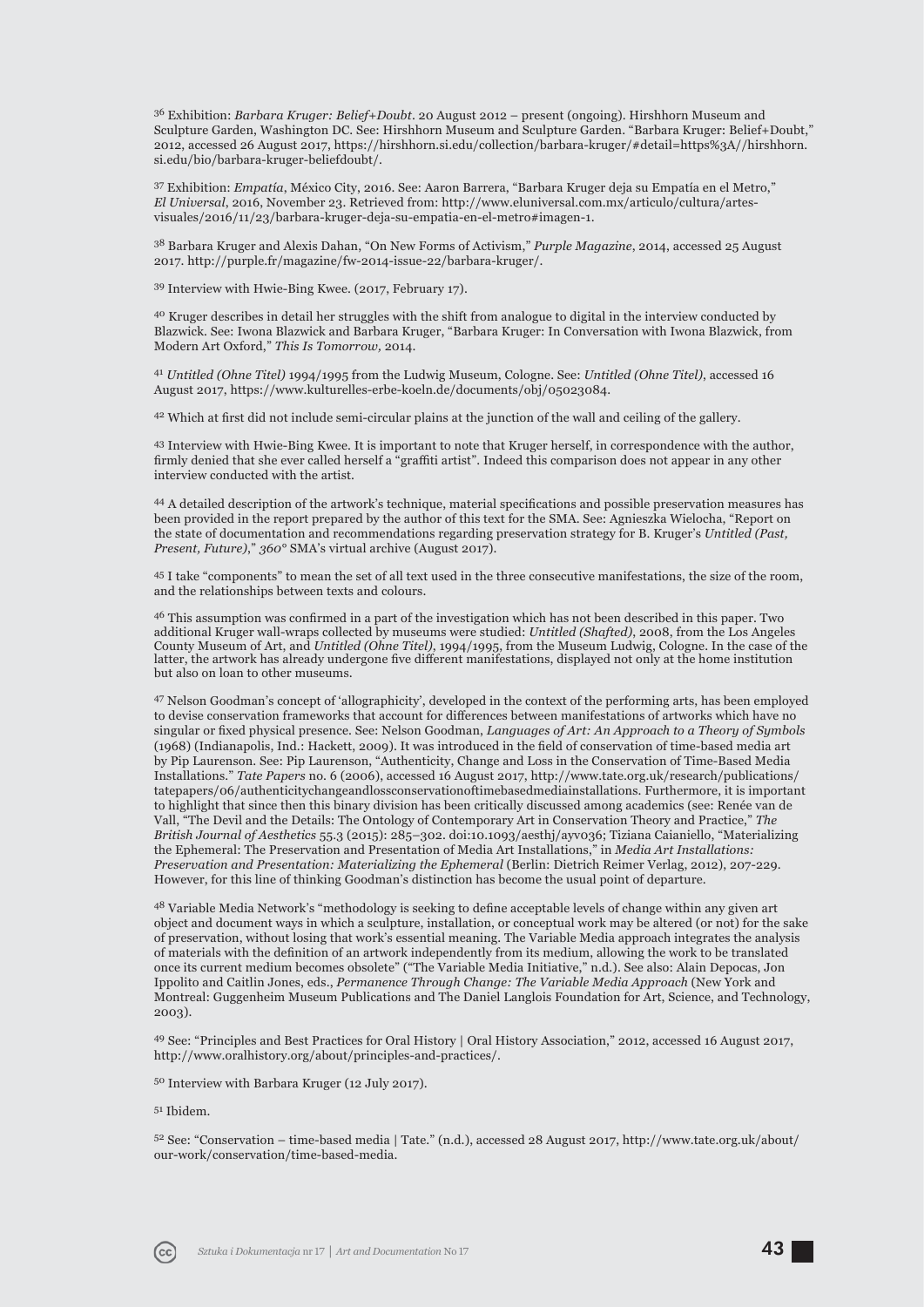53 See: Caitlin Dover, "Analog To Digital: A Q&A with Guggenheim Conservator Joanna Phillips, Part Two," *Guggenheim Blogs*, 2014, accessed 28 August 2017, https://www.guggenheim.org/blogs/checklist/analog-todigital-a-q-and-a-with-guggenheim-conservator-joanna-phillips-part-two; Joanna Phillips, "Reporting Iterations: A Documentation Model for Time-Based Media Art," *Revista de História Da Arte* 4 (2015): 168–79. http:// revistaharte.fcsh.unl.pt/rhaw4/RHAw4.pdf.

### **Bibliography**

Abrams, Lynn. "Introduction. Turning Practice into Theory." In *Oral History Theory*, 1–17. London: Routledge, 2010.

Blazwick, Iwona and Barbara Kruger. "Barbara Kruger: In Conversation with Iwona Blazwick, from Modern Art Oxford." *This Is Tomorrow*. 2014. YouTube. Accessed 25 August 2017. https://www.youtube.com/watch?v=pO\_4frg7efQ.

 "Concept Scenario Artists' Interviews." Amsterdam: Netherlands Institute for Cultural Heritage / Foundation for the Conservation of Modern Art, 1999. Accessed 25 August 2017. http://www.sbmk.nl/uploads/concept-scenario.pdf.

Colomina, Beatriz and Mark Wigley. "Spaces, Phrases, Pictures, and Places. A Conversation with Barbara Kruger."

In *Barbara Kruger. Believe + Doubt*, 123–47. Bregenz: Kunsthaus Bregenz, 2014.

Craver, Allie. "Picture This: Barbara Kruger's Imperfect Utopia." Virginia Commonwealth University. (2013). Accessed 25 August 2017. http://scholarscompass.vcu.edu/cgi/viewcontent.cgi?article=4290&context=etd.

Dziewior, Yilmaz. "Words on Words." In *Barbara Kruger. Believe + Doubt*, 74–88. Bregenz: Kunsthaus Bregenz, 2014.

"Guide to Good Practice: Artists' Interviews." 2002. Accessed 25 August 2017. http://www.incca.org/files/pdf/ resources/guide\_to\_good\_practice.pdf.

Kruger, Barbara and Alexis Dahan. "On New Forms of Activism." *Purple Magazine*. 2014. Accessed 25 August 2017. http://purple.fr/magazine/fw-2014-issue-22/barbara-kruger/.

McCoy, Richard. "Concepts Around Interviewing Artists: A Discussion with Glenn Wharton." *No Preservatives: Conversations About Conservation, Art 21 Magazine Blog*. (2009). Accessed 25 August 2017. http://blog.art21. org/2009/10/20/concepts-around-interviewing-artists-a-discussion-with-glenn-wharton/#.V1FwEPl95hE.

Hummelen, Ysbrand, Nathalie Menke, Daniela Petovic, Dionne Sille, and Tatja Scholte. "Towards a Method for Artists' Interviews Related to Conservation Problems of Modern and Contemporary Art." In *ICOM-CC 12th Triennial Meeting, Lyon, 29 August-3 September 1999*, edited by Janet Bridgland, I:312–17. London: James & James, 1999.

Hummelen, Ysbrand and Dionne Sillé, eds. *Modern Art: Who Cares? An Interdisciplinary Research Project and an International Symposium on the Conservation of Modern and Contemporary Art*. London: Archetype Publications, 2005.

"The Variable Media Initiative." (n.d.). Accessed 25 August 2017. https://www.guggenheim.org/conservation/thevariable-media-initiative.

#### **Interviews conducted by the author:**

Interview with Barbara Kruger. (12 July 2017). Café Dante, New York. Audio recorded and transcribed, transcript archived in *360°*, SMA's digital repository.

Interview with Bart Rutten. (26 September 2016). Participants: Bart Rutten, Head of Collections at the SMA. Stedelijk Museum, Amsterdam. Audio recorded and transcribed.

Interview with Hwie-Bing Kwee. (17 February 2017). Participants: Hwie-Bing Kwee, responsible for business development at Omnimark B.V., the printing lab that produced two versions of *Untitled (Past, Present, Future)*, 2010 for the SMA. Stedelijk Museum, Amsterdam. Audio recorded and transcribed, transcript archived in *360°*, SMA's digital repository.